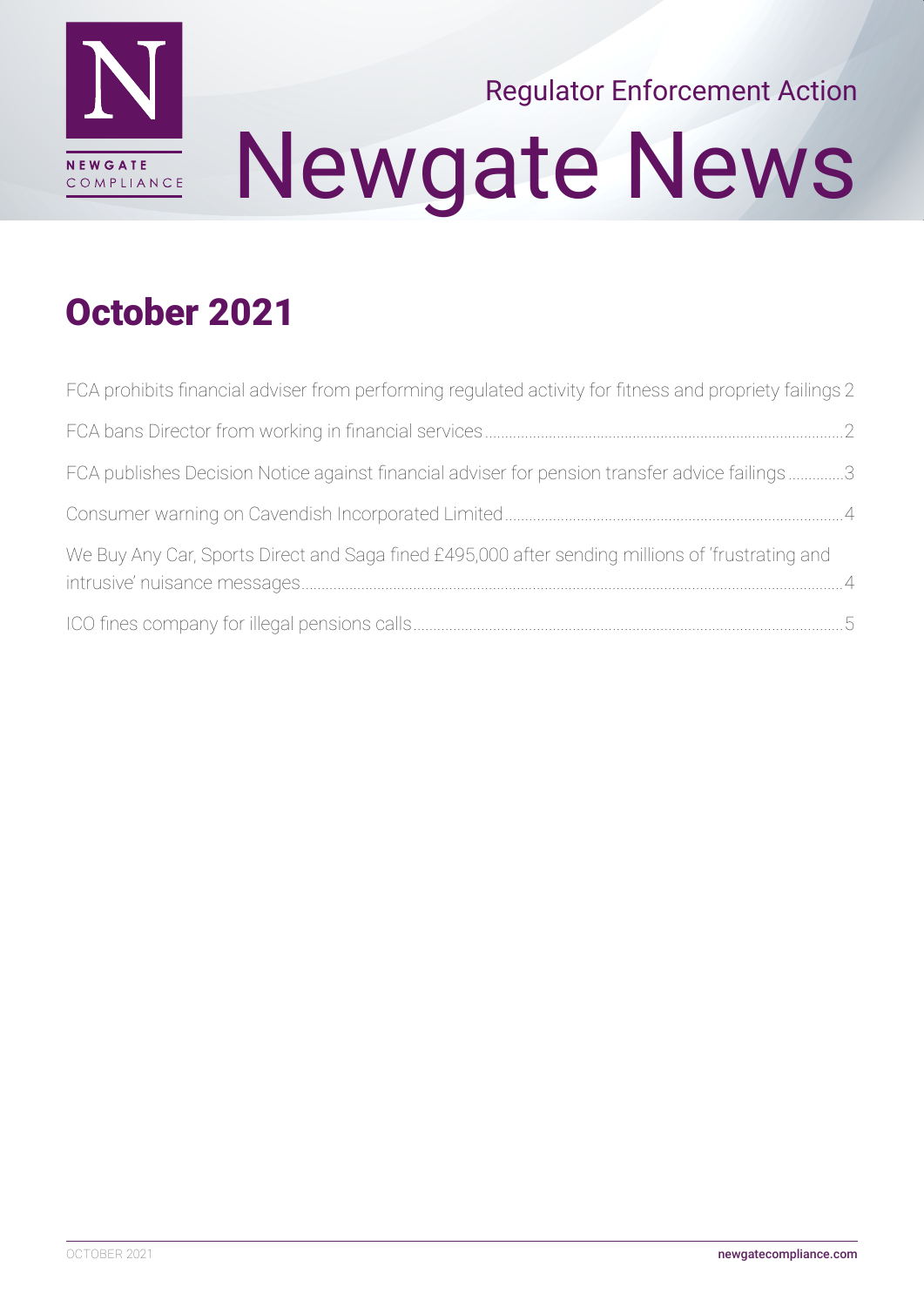<span id="page-1-0"></span>

## FCA prohibits financial adviser from performing regulated activity for fitness and propriety failings

The FCA has banned Anthony George, a financial advisor, from performing any regulated activity in the financial services industry after an FCA investigation found that Mr George submitted false information to HMRC by understating the income in his self-assessment tax returns over a 5-year period. Mr George was the director, owner, and sole approved person of 4Life Financial Planning Limited (4Life), a financial advisor and mortgage intermediary.

Mr George did not inform the accountancy firm which prepared and submitted his tax returns that he had additional income, namely his takings from two cash-in-hand businesses – a hair salon and a DJ business – as well as rental income which he received from letting out a room in his house.

The FCA concluded that Mr George is not a fit and proper person as his conduct demonstrates a lack of honesty and integrity.

Newgate's advice: Rule 1 if the [first tier of the individual conduct rules](https://www.handbook.fca.org.uk/handbook/COCON/2/1.html) under SMCR, states that 'You must act with integrity.' Mr George broke this rule by under-reporting his income to HMRC. If you are classified as conduct rules staff, you must ensure you are aware of and act according to the conduct rules. Please contact your Newgate consultant if you are unsure if you are classified as conduct rules staff.

ȧ <https://www.fca.org.uk/news/news-stories/fca-prohibits-ifa-mortgage-adviser-fitness-propriety-failings>

## FCA bans Director from working in financial services

The FCA has banned director and independent financial adviser Jon Frensham from performing any regulated activity. In March 2017, Mr Frensham was convicted of attempting to meet a child following sexual grooming. He committed this offence whilst he was an approved person, and whilst on bail for a similar offence. Mr Frensham was sentenced to 22 months' imprisonment, suspended for 18 months.

The FCA found Mr Frensham lacks the integrity to work in financial services and failed in his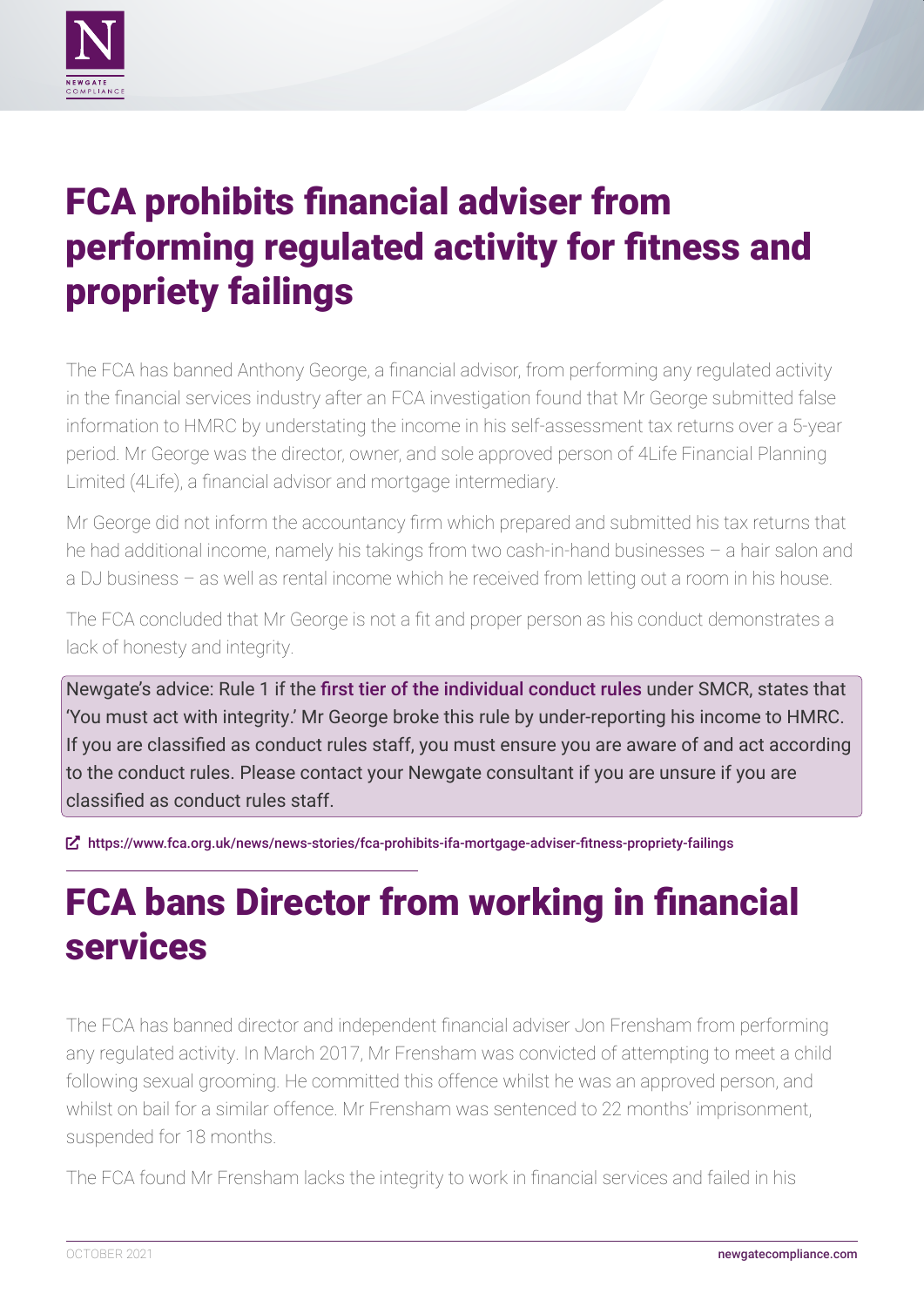<span id="page-2-0"></span>

obligation to be open and transparent with the FCA in failing to inform the FCA about his arrest and being remanded in custody in respect of the offence which led to his conviction.

Consequently, the FCA concluded Mr Frensham is not a fit and proper person to perform any function in relation to any regulated activity carried on by any authorised or exempt persons or exempt professional persons because he lacks integrity and good reputation.

Newgate's advice: You must ensure you are aware of what you are required to report to the FCA. Please contact your Newgate Consultant if you have any concerns.

ȧ <https://www.fca.org.uk/news/press-releases/fca-bans-jon-frensham-working-financial-services>

### FCA publishes Decision Notice against financial adviser for pension transfer advice failings

The FCA has published a Decision Notice against Geoffrey Armin of Retirement and Pension Planning Services Limited ("RPPS"). The FCA has decided to fine Mr Armin £1,284,523 and banned him from performing any senior management function in relation to any regulated activities, after its investigation found that Mr Armin failed to obtain the necessary information required to assess the suitability of a pension transfer for customers.

Mr Armin advised 422 customers on the transfer of their defined benefit pensions into alternative pension arrangements, 174 of whom transferred out of the scheme following Mr Armin's recommendation. The FCA stated that Mr Armin was seriously incompetent when advising on defined benefit pension transfers, breaching Principle 2: conducting business with due skill, care and diligence, and Principle 7: taking reasonable steps to ensure that RPPS complied with relevant regulatory requirements and standards, of the Principles for Businesses.

Mr Armin has referred his Decision Notice to the Upper Tribunal who will determine what, if any, is the appropriate action for the FCA to take.

Newgate's advice: You must ensure you obtain the necessary information from a client to make suitable recommendations. This includes collecting information on their financial situation, their investment objectives, and their capacity for loss and knowledge and experience of investments. Newgate can provide you with suitability questionnaires and advice on categorising clients.

ȧ <https://www.fca.org.uk/news/press-releases/fca-decision-notice-financial-adviser-pension-transfer-advice-failings>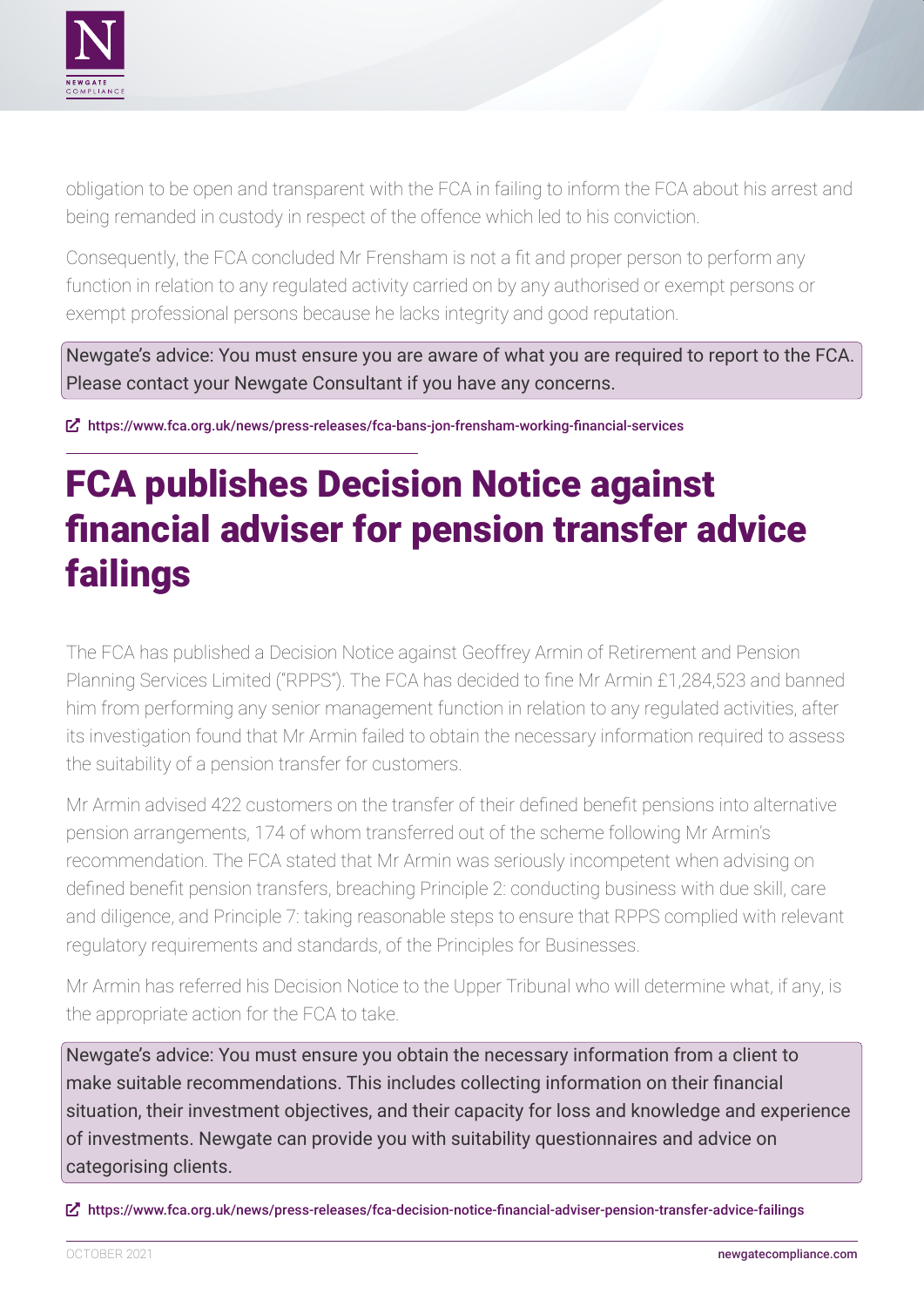<span id="page-3-0"></span>

#### Consumer warning on Cavendish Incorporated Limited

The FCA have imposed requirements on Cavendish Incorporated Ltd preventing it from carrying out any regulated activities without the prior written consent of the FCA. Cavendish Incorporated Ltd and Cottesmore Associates Limited have carried out investment-related activities with consumers, but neither have ever been permitted by the FCA to provide regulated investment services.

The FCA note that Cavendish and Cottesmore's actions may pose significant risks to consumers due to the potential lack of regulatory protection that would otherwise be afforded to them.

Newgate's advice: You must ensure you have the appropriate FCA permissions before carrying out a regulated activity. Please conduct your Newgate Consultant if you require advice on the types of permissions your firm should hold.

ȧ <https://www.fca.org.uk/news/news-stories/consumer-warning-cavendish-incorporated-limited>

## We Buy Any Car, Sports Direct and Saga fined £495,000 after sending millions of 'frustrating and intrusive' nuisance messages

We Buy Any Car, Saga Services and Saga Personal Finance, and Sports Direct have been fined £495,000 between them for sending 354 million nuisance messages to consumers. An ICO investigation found that none of the companies had permission from people to send them marketing emails or texts.

Andy Curry, ICO Head of Investigations, said:

*"Companies that want to send direct marketing messages must first have people's consent. And people must understand what they are consenting to when they hand over their personal information. The same rules apply even when companies use third parties to send messages on their behalf."*

The ICO has issued 17 fines totalling more than £1.7 million so far this year (2021/22) for breaches of direct marketing laws.